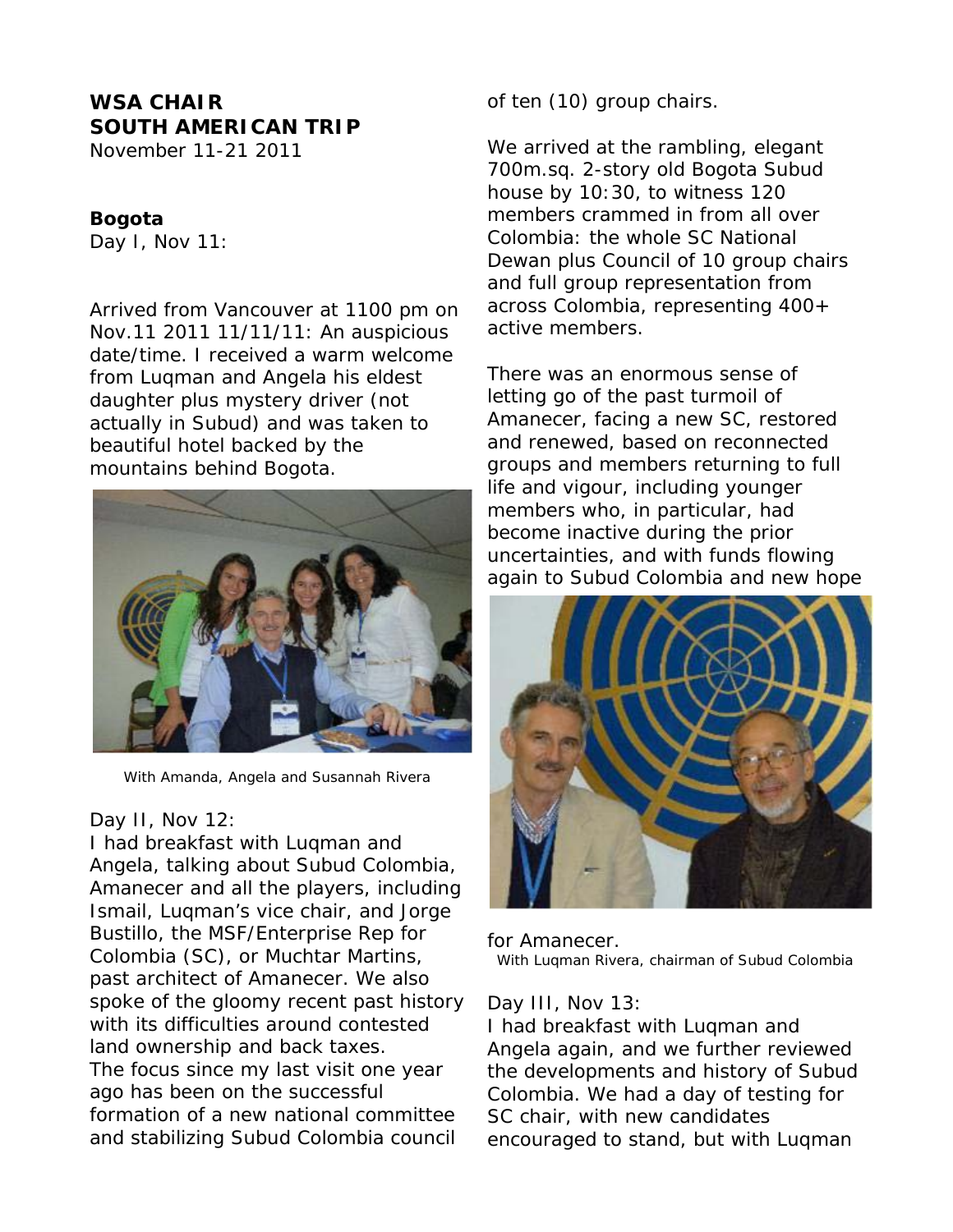being reconfirmed as chair for another two years. There was great joy and new trust, so that a new chapter is unfolding. I departed later that afternoon for an overnight trip to Cordoba, Argentina (heading to Mina Clavero) via Lima.

## **Cordoba/Mina Clavero**

Day IV, Nov 14:

I arrived in Cordoba after 15 hrs of travel and no taxi waiting to get to Mina Clavero! After three hours, I took a local taxi for 2.25 hours up through the mountain passes to Mina Clavero in the Cordilleras/foothills of the Andes. It is a beautiful tourist/resort town with the Subud group pioneering the establishment of a community on the edge of the town.

As I arrived the Zone 9 breakout meetings on groups, helpers, etc. were drawing to a close. That evening we had an entertainment time where many of us contributed songs, poems or even stand-up comedy in the beautiful latihan hall.



Interior of the Latihan Hall at Mina Clavero, designed by Muchtar Martins.

## Day V, Nov 15:

The first full day in Mina Clavero in summer cottages near the MC Subud centre and community, which is anchored by the round, Yurt-style latihan hall and adjoining group house, designed by Muchtar Martins. It is in a park-like setting, with Subud members' homes scattered across the land by the river.

Manuel, Grace (International Helpers), Paloma, Elisa and myself visited the separate Nono group located 15 kms away, to witness the start of the reconciliation that is taking place between Mina Clavero and Nono, recognizing past hurts and misunderstandings. The group of ten (10) members is nestled in the woods also near a river. We were welcomed respectfully and shared a late afternoon latihan and some testing with the men and women. We returned to Mina Clavero feeling that indeed the tide had turned – we even felt it in the latihan that some weight had been lifted.

In Mina Clavero during the wrap up of the Zone 9 gathering we had a sharing circle where Hadani, Miranda, Grace and I gave a presentation on the upcoming Americas Gathering in Vancouver next June. Then I provided an overview on the international WSC/WSA organization and our current project priorities (Archives; fundraising; enterprise; international centres, translations etc.)

## Day VI, Nov 16:

I thought I would be leaving the next day, but discovered it was this day! So I was a day out in my schedule and had to rebook with the help of Elisa, Mauricio and Paloma.

After the visitors had returned to Brazil, Chile and Buenos Aries, I spent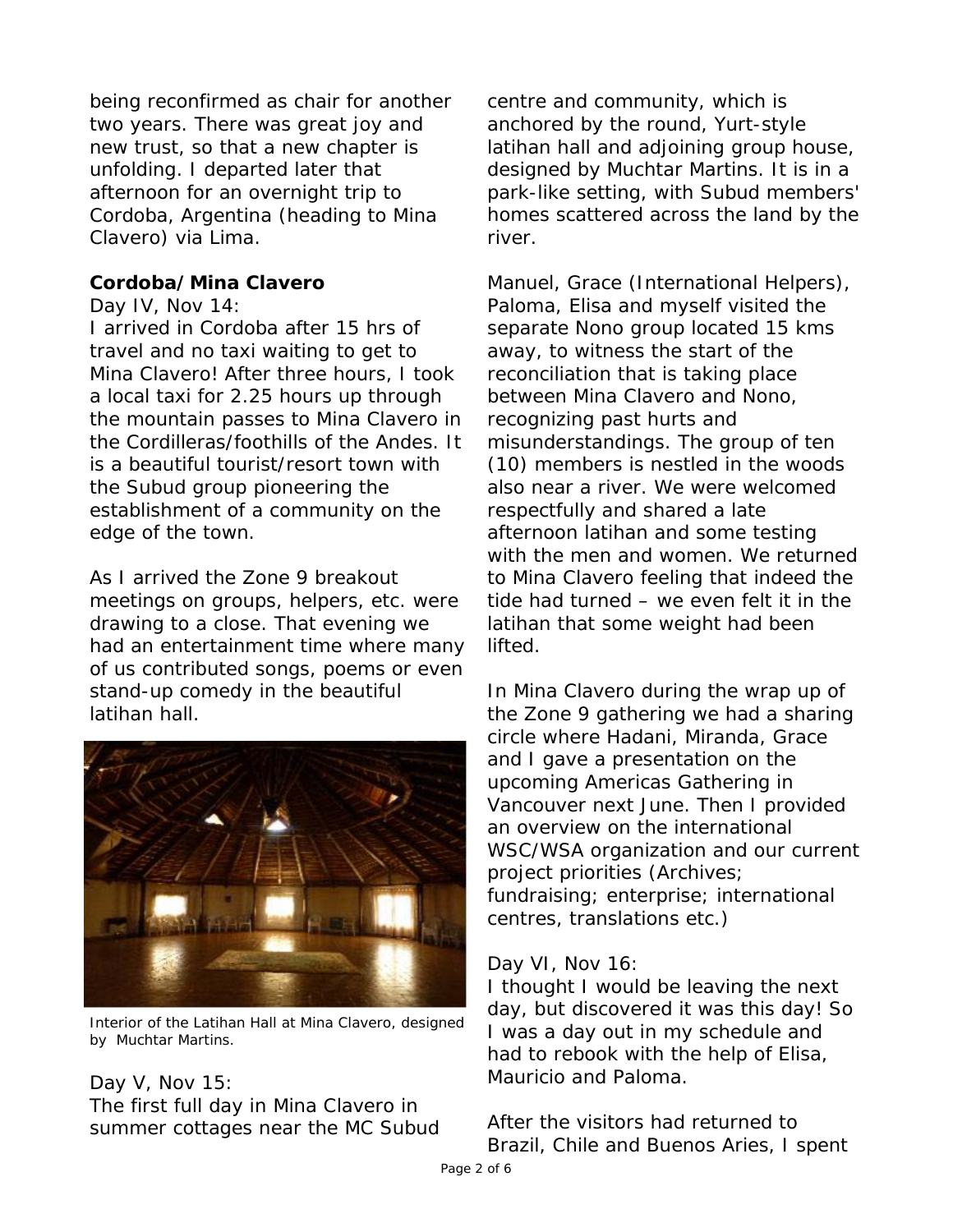a wonderful afternoon with Efrain, visiting the town for an informal lunch and then a marvellous walkabout on his 50 ha of land across the river from Mina Clavero.

Noted the unique Efrain and Regina relationship living in separate houses allowing each other space. They are each helping the other to build a new valley hacienda for her, and a mountain rim retreat nearby for him. Efrain was told by Bapak that whatever he was confronted by, he could work at and be successful with. This shows in his approach to the development of Clavero's next phase.

### **Santiago**

Day VII, Nov 17: Left MC at 9:00, after rushed exit before getting on the mountainous road for the two hour drive to Cordoba and the 16:30 flight over the sparkling 6000m. High Andes to Santiago, Chile.



Renato Sotelo, chairman Subud Chile

After a 1.5 hour journey, I was warmly

greeted on a beautiful summer's day in gleaming Santiago by Sarah Becker, ex IH now Care Support Team (CST) member, and Renato Sotelo, Subud Chile national chair. We dropped by the Subud house to find two young members building an archive database in the beautifully arranged old archives room located by the front door. I was struck by Very how symbolic and significant this was - youth taking care of Subud's legacy – and I told them so! I was taken to my lovely small hotel in the chic Providencia district near the Subud house, then to dinner by Sarah and her husband Laksar, with their eldest daughter.



With the Beckers

### Day VIII, Nov. 18:

Mid morning I skyped with Annabella Ashby and Sarah about CST; Annabella needing reassurance on adopting a less onerous role within the CST team, despite challenges with her own life and aging father to be cared for. Wonderful feeling of being helped to a new way of having the team be more fluid and self-sustaining; not imposing too rigorous demands on ourselves – but being more at ease with greater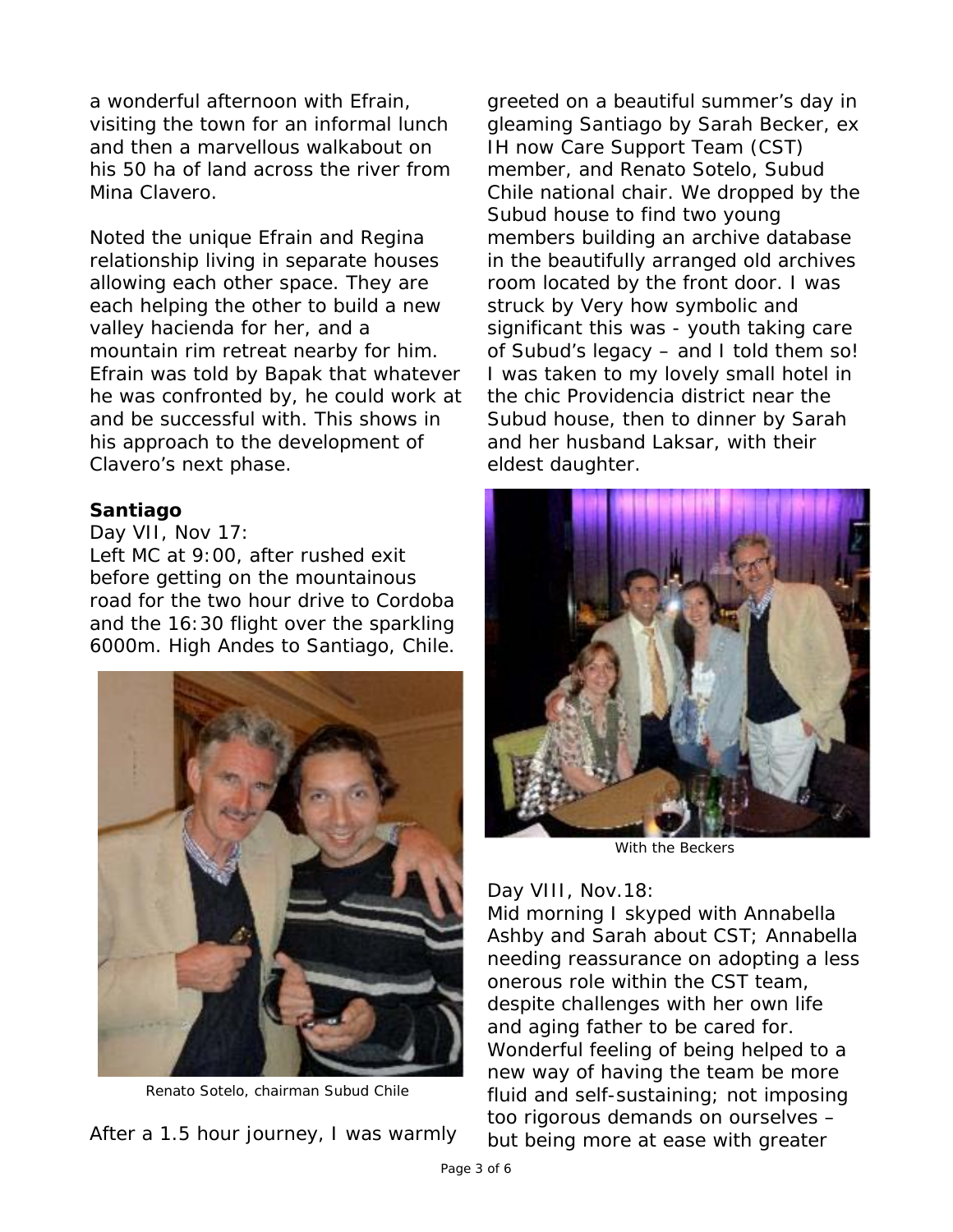flexibility of operations..taking care of ourselves as we help others.

We then had lunch with Laksar, back briefly from his office, then Sarah, her daughter and I set off on a day trip to Valparaiso, an old port city alongside Vina del Mar chic retirement/tourist town, 100 kms south of Santiago. It represented the flavour of the two Chiles – one, older and mercantilist, somewhat run-down, but full of life; the other the chic, modern resort/ retirement community next door embodying the new Chile. That evening, the whole group gathered at an Italian restaurant for a huge meal! Chile has an almost ideal mix of young and older members, so that the 20+ person meal, with its enormous pasta and pizza portions, was an equal balance of 20-30 something year-old and 50+ demographics. A group happy to socialize together at the least opportunity!

### Day IX, Nov19:

My final day started late after a late night. After breakfast, Renato (en route to a soccer game.) took me to my requested stay with Manuel and Susilawati in their almost-country cottage on the SE edge of Santiago. On arrival, I had an extraordinary sense of deja vu, as if I was going back to Coombe Springs after 52 years! The front gate was an identical miniature and the garden so like the gardens at Coombe that I played in as child in the late 1950s.

We had a wonderful coffee time in the garden followed by lunch and reminiscences of Coombe, Bennett in South America, Bapak travels in Chile as well as key issues for now. Then a brief siesta before going off to the

group latihan-testing-social, and for me to 'sing for my supper'. Latihan followed by testing on: How do we face the One Almighty and follow? How much do we trust God? What helps/hinders us? How is our inner/outer courage? Then the talk about this Colombia-Argentina-Chile trip; Amanecer/Subud Colombia; Mina Clavero; a short talk (with a wonderful feeling of attentive lovingness among the 40 of us gathered..) that opened up perspectives from the trip and the from the WSA chair. Looking at Subud Chile's and Santiago's future development and the opportunity to develop a full Subud Chile national centre based on the magnificent but aging Providencia Subud house.

Then the way way ahead, referencing Ibu's exhortation to begin again to make a fresh start with international enterprises to return to the source with Bapak's Talks; to have courage and be diligent; to wake up and Begin (again)!

We also talked of the Americas Gathering in June in Vancouver as a prelude to World Congress 2014 in Puebla, as a celebration of who we are. A time for sharing our Subud culture.



Renowned minstrels from the Santiago group – Rachmat Becker and Pedro Delano.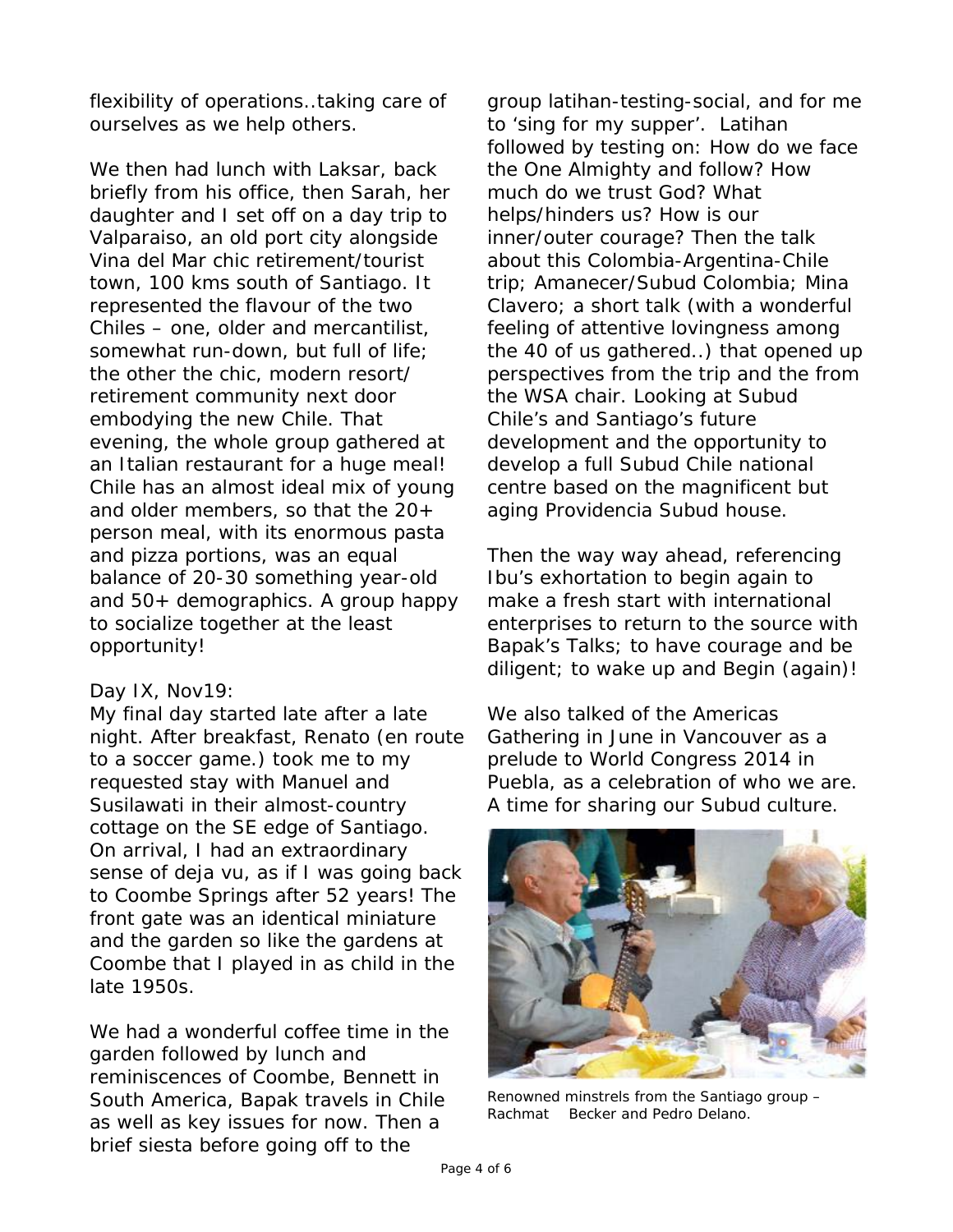Next we had some singing and a children's version of Aesop's 'never cry wolf ' fable that had a symbolism for us now that we are reawakening. It was a wonderful evening of sharing our realities.

Late to bed again at 1:00, after a late night bowl of soup together.

## Day X, Nov 20:

Up at 6:00 for the flight to Bogota. Easy-going talk with Manuel en route to the airport, talking about how we are facing the new ways ahead. Then the 16:00 hrs. arrival in a now familiar Bogota, to be joyously met as if for the first time (again!) by Ismail, vice chair, and the delightfully helpful Angela, and Miranda on the national council.

Taken to an older district for an Asian fusion early dinner then, as my head drooped with fatigue (15 hours since I left Santiago), was taken back to that magnificent mountainside hotel for an earlier night, after Skyping Maxwell and some email updates. A restless night affected by the 2600m altitude and an alarm that pinged on events in other time zones...

## Day XI, Nov 21:

5:00 finally arrived, then I went down to take a taxi to get to the 8:50 flight to Houston en route home. Ten (10) extraordinary days in 3-countries rooted n a huge new sense of the meaning of love and trust for us as we face Almighty God, to awaken to the new challenges before us.

## **Main Issues for this trip:**

Subud Colombia full of energy and deep sincerity beginning a new phase of renewed national support; a

completely new level of trust and support for a revitalized organization/funding after a difficult period before. Mutual support for Subud Colombia + Amanecer and the new Cor(poracion) Amanecer strategy around new enterprises.

Subud Argentina wonderfully strong deep energy, emerging from a period of some division around Mina Clavero/Nono; Buenos Aires divided groups, etc., but into a exceptional new growth possible around Mina Clavero, as some members return from Buenos Aries to live there. Also reconciliation in key groups including recognition for Nono as barriers come down from past hurts and misunderstandings and new trust being built.



Me and Subud Providencia (Santiago) members in the beautiful Art Deco-style Subud house.

Chile with its great strength based on a strong mixture of old and young members; a large Subud Santiago house and group with committed diligent members faced with the potential for renewing it's Providencia group house and supporting paying off the La Florida' house MSF loan to build support. Subud Chile supporting growth of new smaller groups up and down its extraordinary 4000 km. north